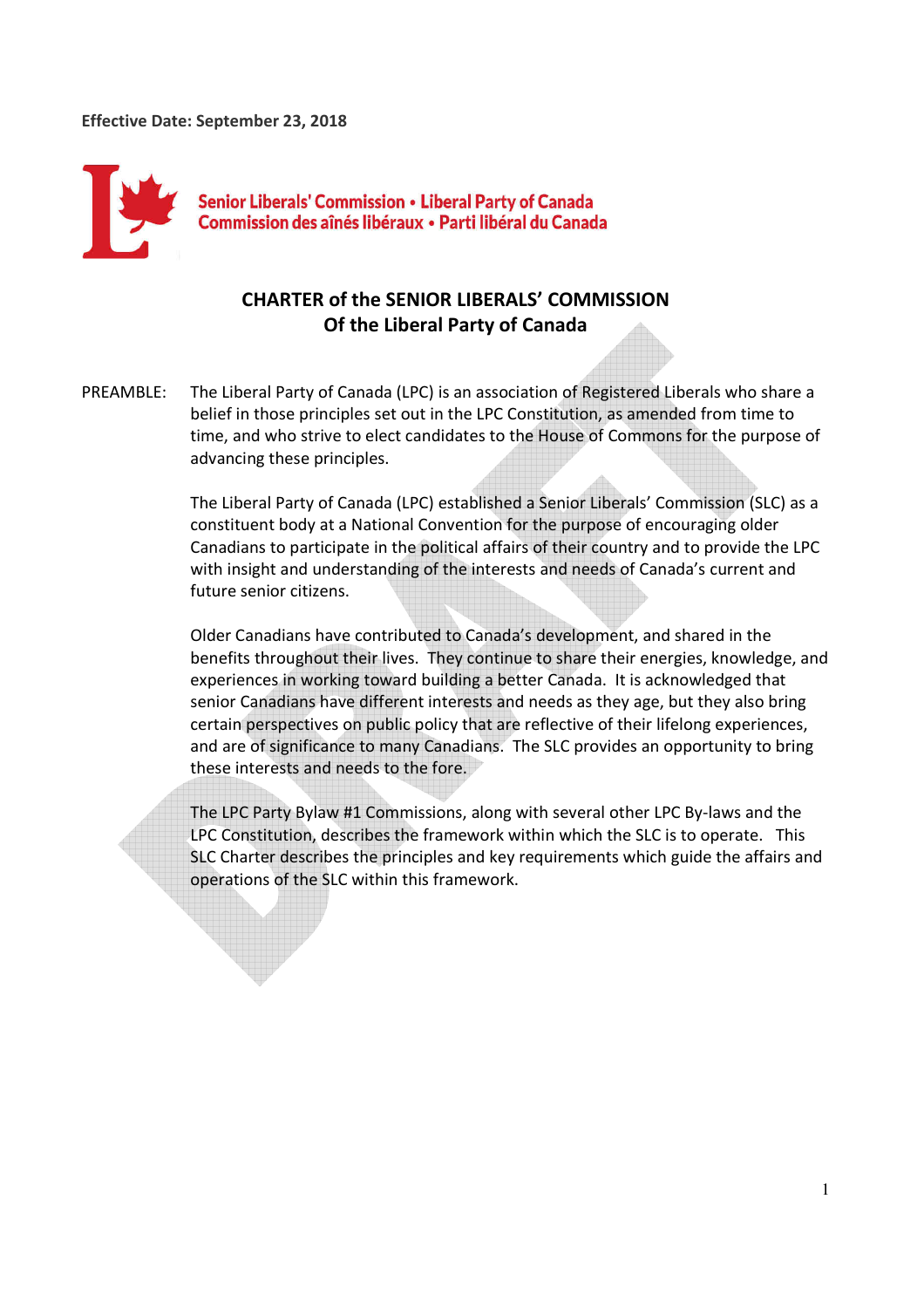|                                                             | <b>TABLE OF CONTENTS</b>                              |    | Page           |
|-------------------------------------------------------------|-------------------------------------------------------|----|----------------|
| 1.                                                          | <b>DEFINITIONS</b>                                    |    | 3              |
| 2.                                                          | NAME and AFFILIATION of the ORGANIZATION              |    | 3              |
| 3.                                                          | PURPOSE and OBJECTIVES                                |    | $\overline{4}$ |
| 4.                                                          | <b>MEMBERSHIP</b>                                     |    | 4              |
| 5.                                                          | RIGHTS and RESPONSIBILITIES of MEMBERSHIP             |    | 4              |
| 6.                                                          | RIGHTS and RESPONSIBILITIES of the SLC                |    | 4              |
| 7.                                                          | <b>FINANCIAL and RELATED MATTERS</b>                  |    | 5              |
| 8.                                                          | <b>GENERAL MEETINGS and NOTICES</b>                   |    | 5              |
| 9.                                                          | <b>BOARD MEETINGS and NOTICES</b>                     |    | 6              |
| 10.                                                         | THE SLC NATIONAL BOARD                                |    | 6              |
| 11.                                                         | <b>ELECTION of OFFICERS</b>                           |    | $\overline{7}$ |
| 12.                                                         | <b>QUALIFICATIONS for OFFICER POSITIONS</b>           |    | $\overline{7}$ |
| 13.                                                         | VACANCIES on the NATIONAL BOARD                       |    | $\overline{7}$ |
| 14.                                                         | RESPONSIBILITIES and POWERS of the SLC NATIONAL BOARD |    | 8              |
| 15.                                                         | RESPONSIBILITIES and POWERS of the OFFICERS           |    | 8              |
|                                                             | 15.1 General Provisions                               | 8  |                |
|                                                             | 15.2 Co-chairs                                        | 9  |                |
|                                                             | 15.3 Secretary Treasurer                              | 9  |                |
|                                                             | 15.4 Regional Directors                               | 10 |                |
|                                                             | 15.5 Policy Chair                                     | 10 |                |
|                                                             | 15.6 Communications Chair                             | 10 |                |
| 16.                                                         | <b>COMMITTEES of the SLC</b>                          |    | 11             |
| 17.                                                         | SLC PROVINCIAL/TERRITORIAL SECTIONS                   |    | 11             |
| 18.                                                         | <b>SLC CLUBS</b>                                      |    | 12             |
| 19.                                                         | <b>CHARTER AMENDMENTS</b>                             |    | 13             |
| 20.                                                         | <b>APPEAL PROCEDURE</b>                               |    | 13             |
| 21.                                                         | <b>RECORDS</b>                                        |    | 13             |
| 22.                                                         | <b>RULES of ORDER</b>                                 |    | 13             |
| 23.                                                         | <b>INTERPRETATION</b>                                 |    | 13             |
| 24.                                                         | <b>OFFICIAL LANGUAGES</b>                             |    | 14             |
|                                                             | APPENDIX A - SLC Representatives                      |    | 15             |
| APPENDIX B - SLC Club (council or association) Requirements |                                                       |    | 16             |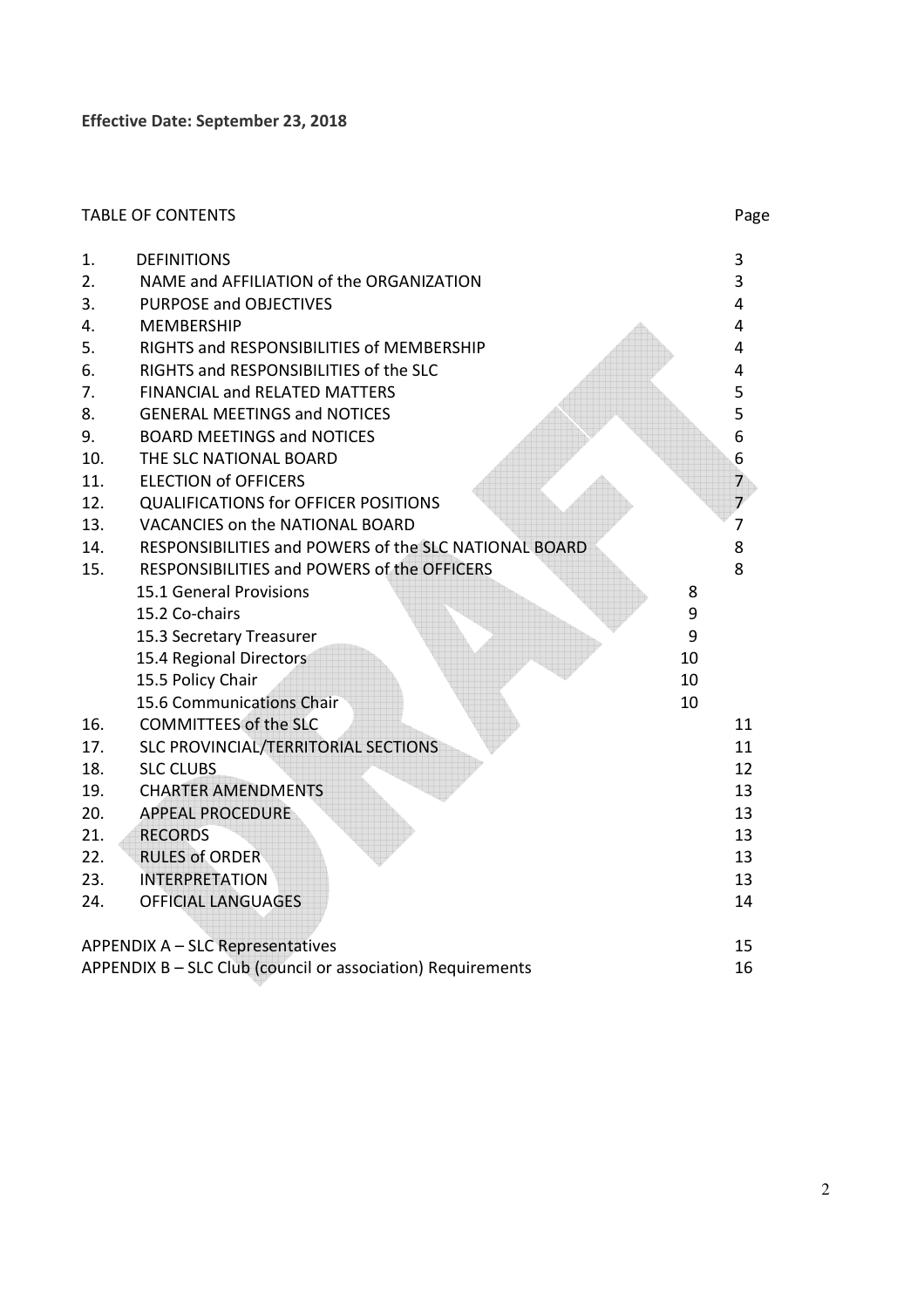#### 1. **DEFINITIONS**

| CFO/Chief Financial Officer | Chief Financial Officer of the LPC;                                        |
|-----------------------------|----------------------------------------------------------------------------|
| Day                         | A calendar day, unless otherwise qualified;                                |
| <b>EDA</b>                  | Electoral District Association, the local association of the LPC within    |
|                             | each federal electoral district (formerly known as a riding association);  |
| <b>GM</b>                   | General Meeting of the SLC, a Section or Club;                             |
| Governance                  | The manner in which structure, direction, authority, resources             |
|                             | and accountability interrelate and operate within the                      |
|                             | organization;                                                              |
| <b>LPC</b>                  | Liberal Party of Canada;                                                   |
| <b>National Board</b>       | National Board of the LPC as described in Section D of the LPC             |
|                             | Constitution;                                                              |
| <b>NPC</b>                  | National Policy Committee of the LPC;                                      |
| Permanent Appeals Committee | The Permanent Appeals Committee of the LPC established in                  |
|                             | accordance with the LPC Constitution;                                      |
| <b>PTB</b>                  | Provincial Territorial Board of the LPC responsible for conducting the     |
|                             | affairs of the LPC within each province or territory of Canada;            |
| Registered Liberal          | A person registered with the LPC in good standing;                         |
| <b>SGM</b>                  | Special General Meeting of the SLC;                                        |
| <b>SLC</b>                  | The Senior Liberals' Commission of the Liberal Party of Canada,            |
|                             | including its Sections and Clubs;                                          |
| <b>SLC Section</b>          | The SLC organization within each province or territory of Canada           |
|                             | through which the SLC operates;                                            |
| <b>SLC Club</b>             | A 'council', 'association' or 'club' of senior Registered Liberals located |
|                             | within an EDA or region of any province or territory in Canada;            |
| <b>Associate Member</b>     | A non-voting member of an SLC Club who is a Registered Liberal             |
|                             | but does not meet the SLC membership criteria;                             |
| <b>Special Resolution</b>   | A resolution presented to the General Meeting to amend this Charter        |
|                             | or its appendices.                                                         |
|                             |                                                                            |

#### **2. NAME and AFFILIATION of the ORGANIZATION**

- 2.1. The name of this organization shall be the Senior Liberals' Commission of the Liberal Party of Canada, and commonly referred to as the SLC.
- 2.2. The SLC is a constituent body of the Liberal Party of Canada and is bound by the LPC Constitution, By-laws and this SLC Charter.
	- 2.2.1. The SLC is represented at the national level of the LPC by the SLC National Board.
	- 2.2.2. The SLC operates at the provincial/territorial level through its Sections and Clubs.
- 2.3. In the event of a conflict between this Charter and the LPC Constitution or By-laws, the LPC Constitution and By-laws shall have precedence.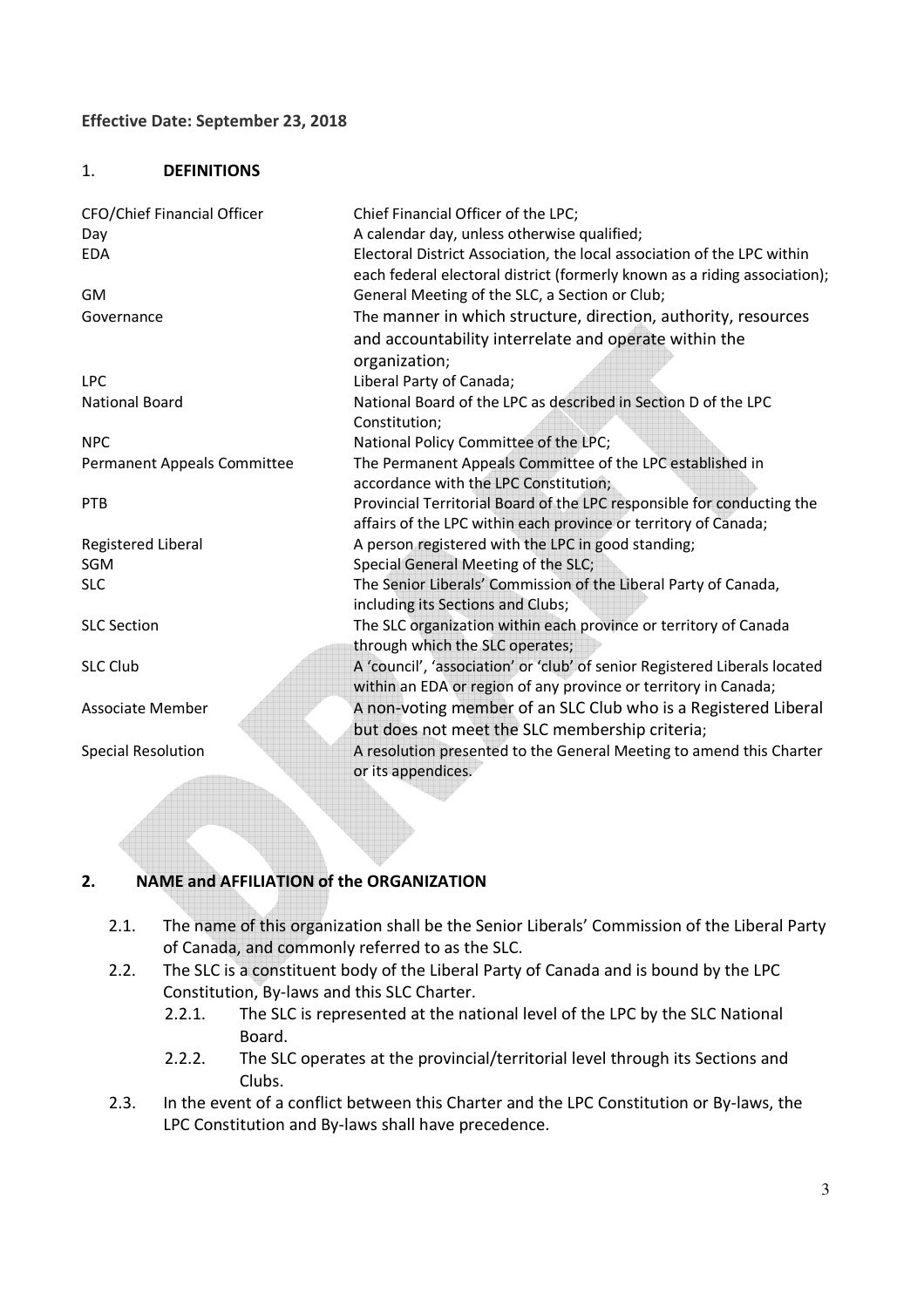## **3. PURPOSE and OBJECTIVES**

- 3.1. The purpose of the SLC is to engage with and represent and promote the interests and needs of senior Registered Liberals within the LPC, and to encourage senior Registered Liberals to actively participate in its affairs.
- 3.1.1. The SLC shall respect the regional nature of Canada in its structure and operations.

### **4. MEMBERSHIP**

4.1. A Registered Liberal who has reached the age of 60 is a member of the SLC.

### **5. RIGHTS and RESPONSIBILITIES of MEMBERSHIP**

- 5.1. SLC members have the right to:
	- 5.1.1. Attend, speak, and vote at all General Meetings of the SLC, their respective Section or Club, in accordance with this Charter;
	- 5.1.2. Be elected to any office of the SLC;
	- 5.1.3. Participate in the SLC Policy Process at the club, section and national levels;
	- 5.1.4. Receive notices from the SLC regarding General Meetings.

5.2 SLC members are responsible for the promotion of the purposes and objectives of the LPC and participation in the activities of the SLC.

### **6. RIGHTS and RESPONSIBILITIES of the SLC**

- 6.1. The SLC shall develop a current understanding of the political interests and needs of Canada's seniors that fall within federal jurisdiction.
- 6.2. The SLC shall establish appropriate procedures to encourage members to participate in identifying seniors' interests and needs, and bring these matters to the attention of the LPC.
- 6.3. The SLC has the right to submit policy resolutions for each LPC National Convention, consistent with the rules established by the NPC.
- 6.4. The SLC shall, in accordance with Clause 11.1 of the LPC Party By-law #1 Commissions, provide the National Board a comprehensive annual plan for its activities with objectives and measurable goals.
- 6.5. The SLC has the right to be represented and participate on the National Board and certain of its standing committees.
- 6.6. The SLC has the right to propose changes to the LPC Constitution.
- 6.7. The SLC shall encourage and support the establishment of an SLC Section within each province/territory.
- 6.7.1. In accordance with Clause 4.4 of the LPC Party By-law 8 PTB, each SLC Section has the right to name a voting representative to its PTB.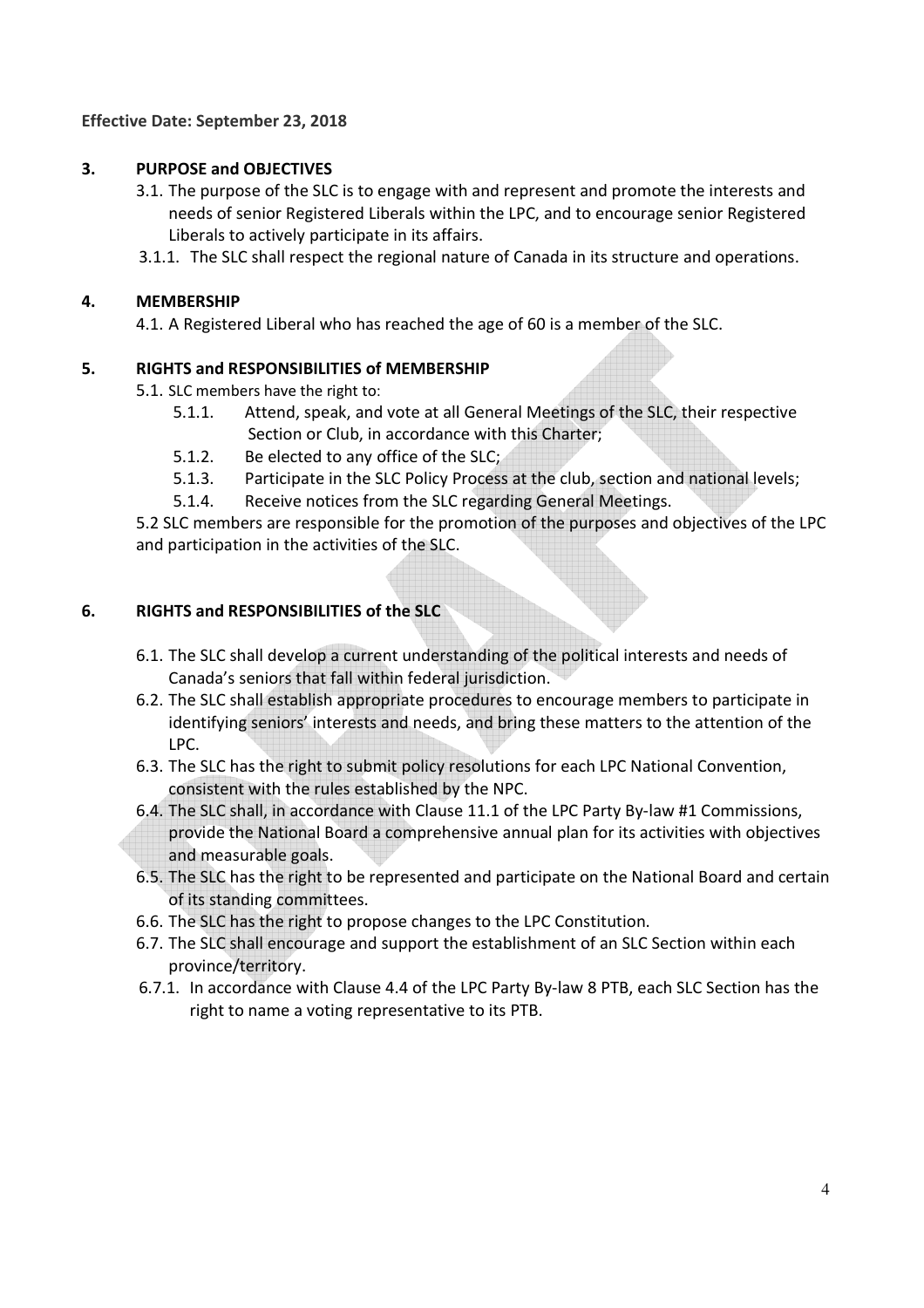## **7. FINANCIAL and RELATED MATTERS**

- 7.1. The SLC National Board shall approve and submit an annual consolidated work plan, including financial requirements, for the SLC and its Sections to LPC for review by such time as required by LPC for its annual budgeting process.
- 7.2. No commitment or expenditure of funds shall be made by the SLC National Board or its SLC Sections until approved by LPC.
- 7.3. Requests for expenditure of funds shall be submitted and considered in compliance with SLC's Financial Management Procedures.
- 7.4. SLC Clubs shall not be funded by the SLC. SLC Clubs wishing to receive and expend funds shall be required to establish a financial administration relationship with a federal electoral district association according to the provisions in the SLC Club Procedure Manual provided by the SLC.

### **8. GENERAL MEETINGS and NOTICES**

- 8.1. A General Meeting of the SLC shall be held coincident with each LPC National Convention. Business to be conducted at each General Meeting shall include, but not be limited to:
- A report from the Co-chairs describing the activities of the SLC National Board;
- A report of expenditures by the SLC for the period since the last General Meeting;
- Reports from other Officers and Committee Chairs as appropriate;
- A report describing any changes made to the SLC Charter since the last General Meeting;
- Announcement regarding the slate of candidates standing for election as Officers of the SLC, and, as appropriate, an opportunity for them to present their credentials;
- Other items of business considered to be important to the affairs and activities of the SLC; and,
- An opportunity for members to provide feedback on the activities and policies of the SLC including proposed changes to the SLC Charter.
- 8.1.1. Notice of the General Meeting, including a summary of the business to be conducted at the meeting, shall be distributed to SLC members at least 35 days prior to the date of the General Meeting.
- 8.1.2. All members of the SLC have the right to attend, speak, and vote at the General Meeting provided they are registered to attend the associated LPC National Convention.
- 8.1.3. The quorum for the conduct of a General Meeting of the SLC shall be 30 members of the SLC.
- 8.1.4. SLC members who wish to be observers are entitled to attend SLC General Meetings but do not have the right to speak or vote.
- 8.2. A Special General Meeting (SGM) may be called between General Meetings by the SLC National Board or at the written request of 100 members for the specific purpose detailed in the agenda. The SGM shall address only the matters detailed in the agenda. The Notice of the SGM shall be consistent with notice requirements of a General Meeting.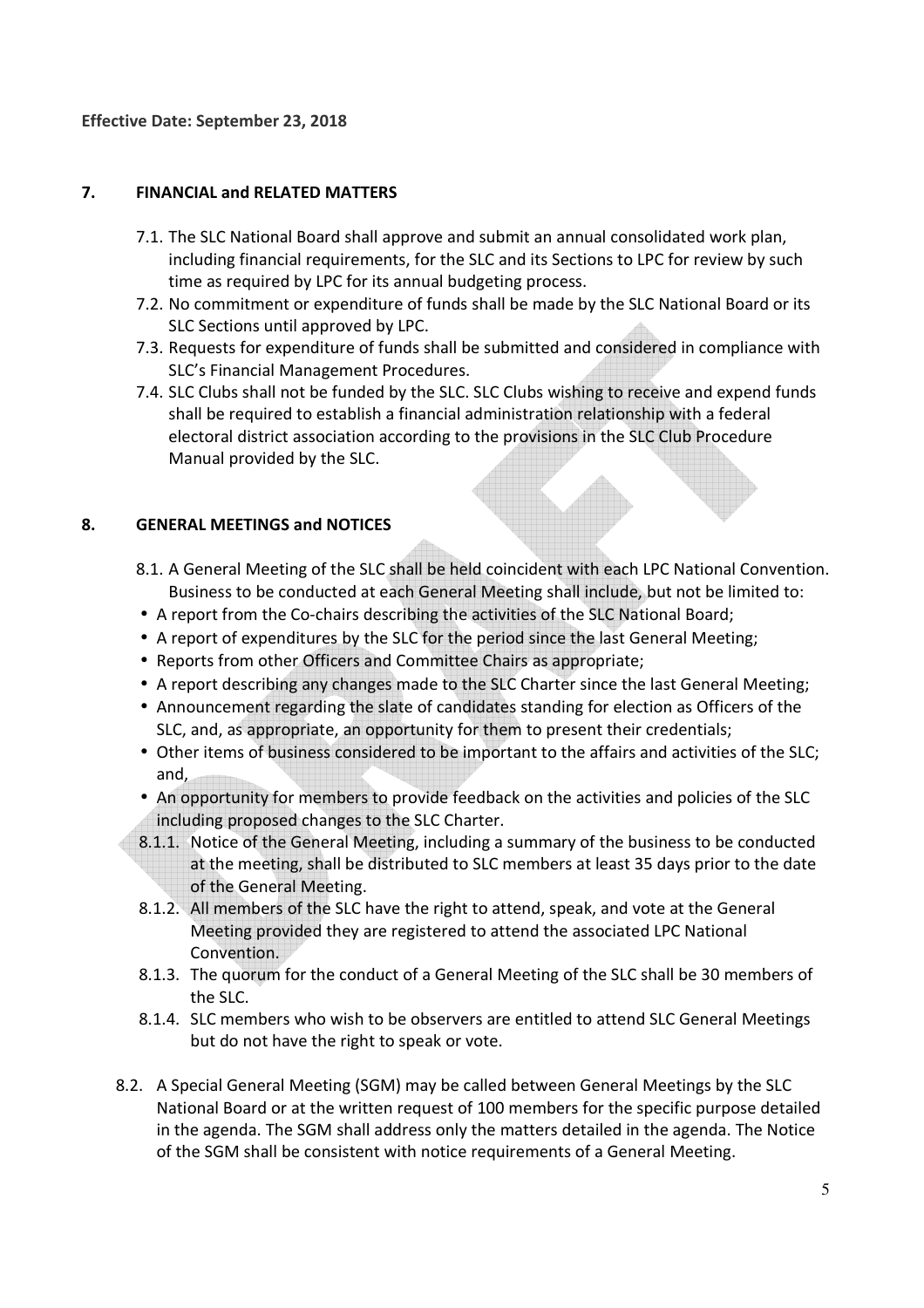- 8.3. Each SLC Section shall hold a General Meeting concurrently with each PTB Convention or as determined by the LPC National Board or LPC Management Committee.
- 8.4. Each SLC Club shall hold a General Meeting in accordance with the SLC Club Procedure Manual.

## **9. BOARD MEETINGS and NOTICES**

- 9.1. The SLC National Board, the SLC Section Boards and SLC Club Boards shall each meet not less than four times per calendar year.
- 9.2. Regular meetings of the SLC National Board, the SLC Section Boards and Club Boards, may be called on five (5) days' notice by either the Co-chairs or Chair (respectively) or any five (5) voting members of the Board. A meeting agenda shall be circulated at least three (3) days prior to the meeting.
- 9.3. A Special meeting of the SLC National Board, the SLC Section Boards and Club Boards, may be called on ten (10) days' notice by either the Co-chairs or Chair (respectively) or by any five (5) voting members of the Board. A special meeting shall address only the matters set out on the special meeting agenda provided with the notice of meeting.
- 9.4. An Emergency meeting of the SLC National Board, the SLC Section Boards and Club Boards, may be called on 72 hours' notice by either the Co-chairs or Chair (respectively) or by any five (5) voting members of the Board. An Emergency meeting shall address emergency matters only as set out on an emergency meeting agenda provided with the notice of meeting.
- 9.5. The SLC National Board, SLC Section Boards and Club Boards may meet in person, or by electronic means, but if they meet by electronic means, each member must be able to communicate with each other member.
- 9.6. A simple majority of the voting members must be present, either in person or electronically, for a meeting to be called to order or continue.
- 9.7. A question at any meeting of the SLC National Board, SLC Section Boards and Club Boards, shall be determined by a majority of votes cast by the voting members present. The meeting Chair shall remain impartial and refrain from voting except when the vote is being recorded or by secret ballot or when a tie vote occurs.
- 9.8. Minutes of all Commission meetings shall be kept and distributed within seven (7) days of the meeting.

## **10. THE SLC NATIONAL BOARD**

- 10.1. There shall be twelve (12) **Officers** of the SLC National Board as follows:
- 10.1.1. Two Co-chairs, one English speaking and one French speaking;
- 10.1.2. Secretary/Treasurer;
- 10.1.3. Five Regional Directors, one representing each of the following regions:
	- Western Region which includes British Columbia, Alberta, Yukon, and NWT;
	- Central West Region which includes Saskatchewan, Manitoba, and Nunavut;
	- Ontario Region;
	- Quebec Region; and,
	- Atlantic Region which includes New Brunswick, Nova Scotia, PEI, and Newfoundland and Labrador;
- 10.1.4. SLC Policy Chair;
- 10.1.5. SLC Communications Chair;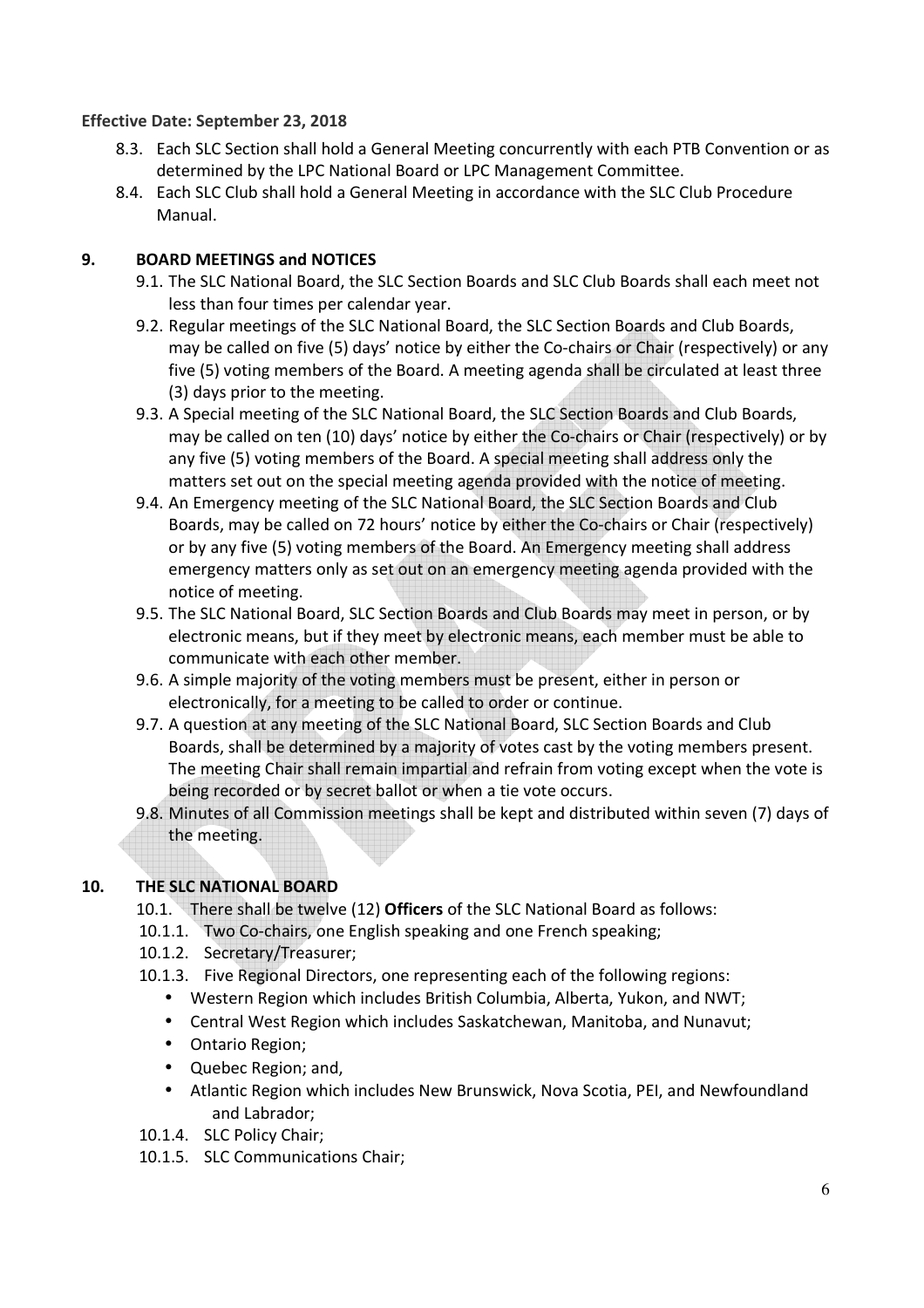10.1.6. The immediate Past Co-chairs.

- 10.2. Additionally, one representative of each SLC Section, the Section Chair or his or her designate, shall be a member of the SLC National Board.
- 10.3. In the event that an Officer or a Section Chair is unable to attend a meeting, that Officer or Section Chair may appoint a designate for that meeting, and should advise the Chair accordingly in advance of the meeting.
- 10.4. A non-voting representative of the LPC Caucus.
- 10.5. A non-voting member of each LPC Commission.

## **11. ELECTION of OFFICERS**

- 11.1. Officers of the SLC National Board shall be elected during each LPC National Convention in accordance with LPC Party By-law 6 and any other rules established by the LPC.
	- 11.1.1. Only senior Registered Liberals of the LPC who are registered to vote at the LPC National Convention shall be allowed to vote for the Officers of the SLC National Board.
- 11.2. Senior Registered Liberals supporting the nomination of persons seeking the position of a Regional Director shall be residents of the specific region.
- 11.3. The SLC shall establish a Nominating Committee in accordance with Clause 16.2 to facilitate the identification of members interested in holding an Office on the SLC National Board, and facilitate the meeting of the requirements for nomination of those members.

## **12. QUALIFICATIONS for OFFICER POSITIONS**

- 12.1. An individual seeking any Office of the SLC National Board, or a Section or Club Board, must be a Registered Liberal and a member of the SLC. Among other requirements, this means that they shall have reached their 60th birthday.
- 12.2. Except as provided in Clause 13.1.3, no member may serve in the same Office for more than two elected terms; an elected term being the period between two consecutive SLC General Meetings.

# **13. VACANCIES on the SLC NATIONAL BOARD**

- 13.1. In the event of an Officer position being vacant, either immediately following an election at a National Convention, or as a result of an elected Officer being unable to complete their term, the SLC National Board shall appoint within 60 days a member of the SLC to fulfill the remainder of the term until the next SLC General Meeting.
- 13.1.1.In the event that a member is appointed in accordance with Clause 13.1 to fill an Office that remains vacant following the conclusion of a General Meeting, that member shall be considered to have been appointed for a full term.
- 13.1.2. In the event that a member is appointed in accordance with Clause 13.1 to complete the term of an Officer who was elected at a General Meeting and is subsequently unable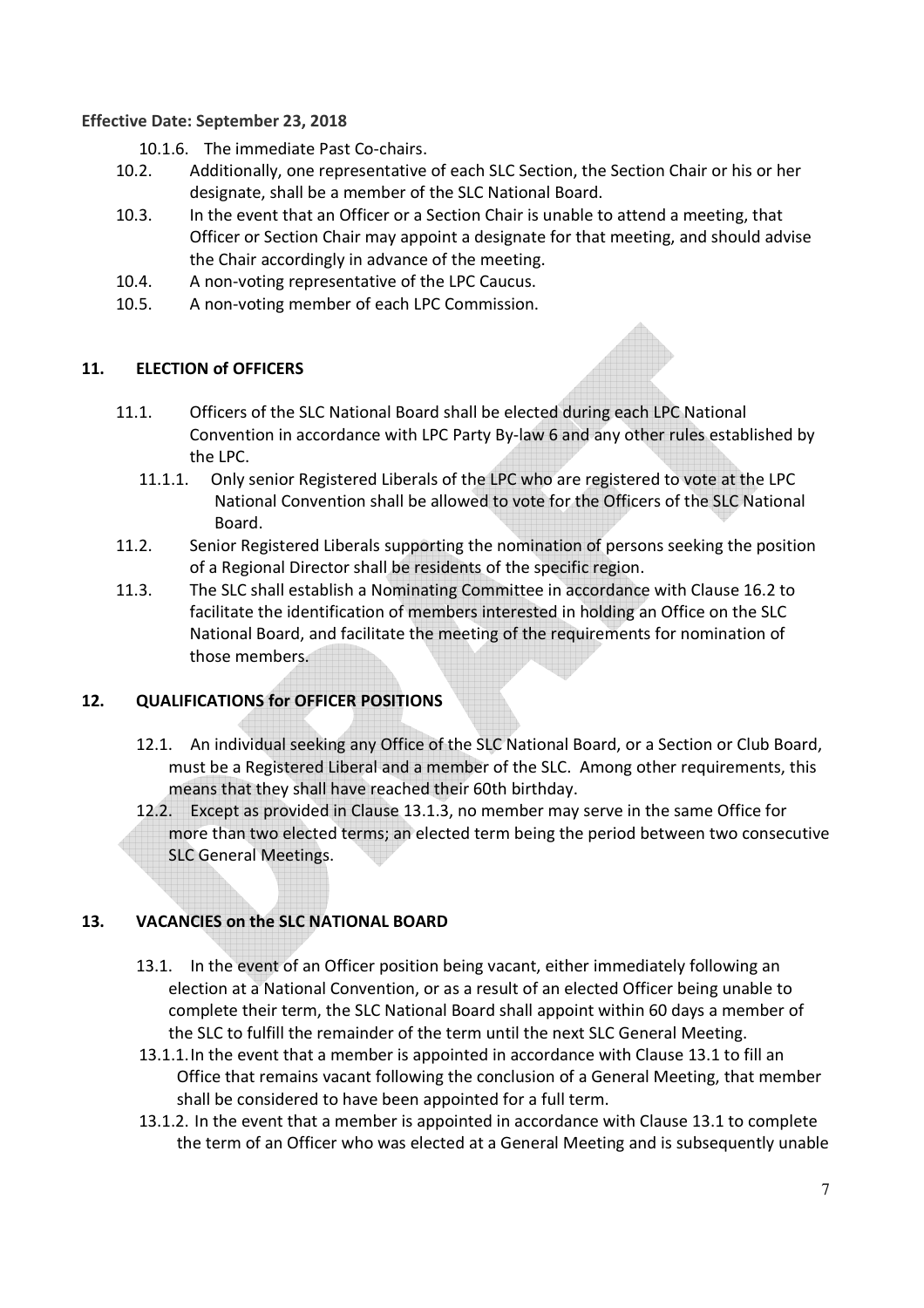to complete their term, that member shall be considered to be completing the term of the elected officer and not to be serving a separate term.

- 13.1.3. Subject to the provisions of 13.1, if a suitable candidate is not found after a diligent search, the SLC National Board may appoint a member of the SLC to a vacant Officer position regardless of the number of terms that person has previously served in that position.
- 13.2. In the event that a vacancy occurs in one of the Regional Director positions, the appointment of a replacement shall be done in consultation with the Chairs of the provincial/territorial SLCs within that region or in the event where there is no active provincial/territorial SLC, then in consultation with the PTB chairs in that region.

#### **14. RESPONSIBILITIES and POWERS of the SLC NATIONAL BOARD**

- 14.1. The SLC National Board is responsible for:
- 14.1.1. Managing the affairs of the SLC between General Meetings in accordance with this Charter, and any direction approved at a General Meeting;
- 14.1.2. Planning and conducting General Meetings;
- 14.1.3. Encouraging and assisting the existence of active SLC Sections within each province or territory of Canada;
- 14.1.4. Ensuring that members of the SLC have opportunities to share their views regarding issues of concern to them and of importance to Canadian voters, and to develop working papers and policy resolutions to reflect these views;
- 14.1.5. Preparing and submitting an annual activity plan as required under Clause 6.4 of this Charter, and executing the plan to achieve its goals and objectives; and,
- 14.1.6. Providing support and counsel to each of the provincial/territorial SLC Sections.

#### **15. RESPONSIBILITIES and POWERS of the OFFICERS**

#### **15.1. General Provisions**

- 15.1.1. The holder of any Office in the SLC, in exercising a function of that office, must conduct themselves according to the highest standards and in a manner that will not be detrimental to the interests and reputation of the SLC or the Liberal Party of Canada.
- 15.1.2. The SLC National Board may establish policies or guidelines concerning expected standards of conduct for members of the SLC National Board, SLC Section Boards and SLC Club Boards.
- 15.1.3. Any SLC Executive officer (national, Section or Club) who is, directly or indirectly, interested in a proposed contract or transaction with the LPC on behalf of the SLC must disclose fully and promptly the nature and extent of their interest to each other member of that Executive, and shall not participate in that portion of any meeting that considers that contract or transaction. A board member who has a conflict of interest with respect to a matter being considered by the board must declare themself to be in conflict and recuse themselves from the meeting for that discussion and must not vote in respect of that matter. The board may, by a twothirds (2/3) majority vote, declare a member of the Board of Directors to be in conflict of interest, and that member must recuse themself from the meeting for that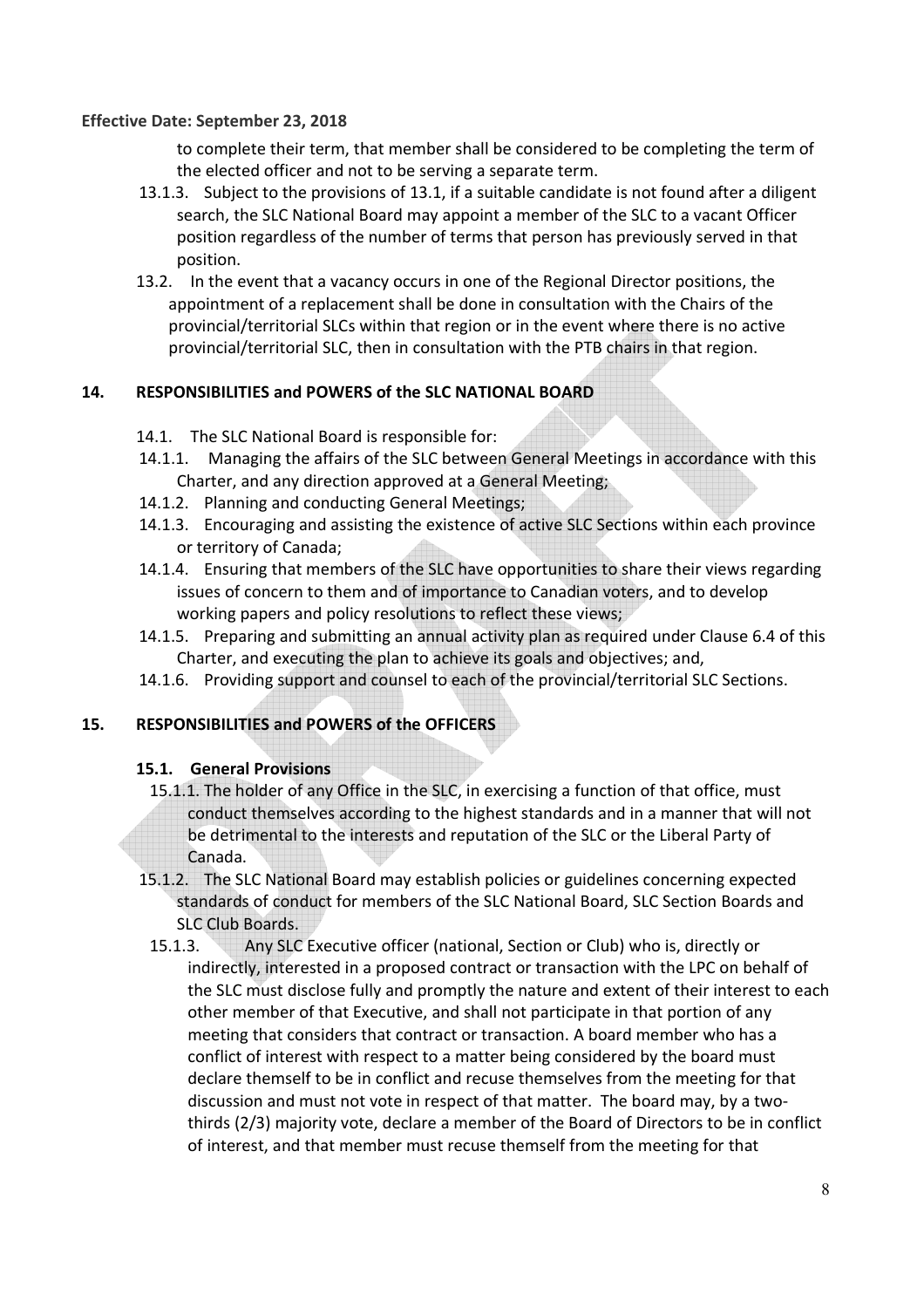discussion and must not vote in respect of that matter. In such circumstances, the absence of such board member shall not deny quorum for a meeting that has otherwise been duly called.

- 15.1.4. An SLC Officer who is absent from three consecutive meetings of the SLC National Board, and who has not named a designate shall be considered to have resigned provided that due consideration is given to mitigating circumstances.
	- Any Officer who has thus resigned shall be notified in writing of their revised status.
	- Upon written request an Officer so advised may be reinstated by a simple majority vote at the next regular meeting of the SLC National Board.

## **15.2 Co-Chairs of the SLC National Board**

- 15.2.1 Shall ensure that the affairs of the SLC are conducted in accordance with this Charter and guidance received from members at a General Meeting, and in a manner that gives consideration to both Francophone and Anglophone perspectives.
- 15.2.2 Shall call meetings of the SLC National Board, the SLC Officers or SLC members as required and ensure that appropriate notice is provided.
- 15.2.3 Shall preside at all meetings of the SLC including membership meetings and National Board meetings.
- 15.2.4 Shall represent the SLC on the National Board of LPC in accordance with the LPC Constitution.
- 15.2.5 Shall be the official spokespersons for the SLC National Board and approve all SLC National Board publicity or public statements.
- 15.2.6 Shall appoint, pursuant to a resolution of the SLC National Board, persons to represent the SLC on any committee of the LPC.
- 15.2.7 Shall guide and support the other members of the SLC National Board to achieve the goals and objectives of the annual work plan.

#### **15.3 Secretary /Treasurer**

- 15.3.1 Shall advise and assist the SLC National Board Co-chairs in communications with members of SLC, the SLC National Board and its committees including notices and records of meetings.
- 15.3.2 Shall establish and maintain a system for filing and retrieving notices and agendas of meetings, summary records of all meetings, any correspondence received or sent by the SLC, and other documents of significance to the SLC including the current version of the SLC Charter and all LPC By-laws.
- 15.3.3 Shall, at the request of the Co-chairs, serve notice of meetings to SLC members or members of the SLC National Board as appropriate.
- 15.3.4 Shall prepare a summary record of the discussions, decisions and actions agreed upon during any General meeting of the SLC members or the National Board, and distribute such records to all members of the SLC National Board within seven (7) days of the meeting.
- 15.3.5 Shall advise the LPC regarding the members of the National Board of the SLC following each General Meeting, as well as appointments to LPC Committees, and any changes that occur in these positions or appointments prior to the next General Meeting.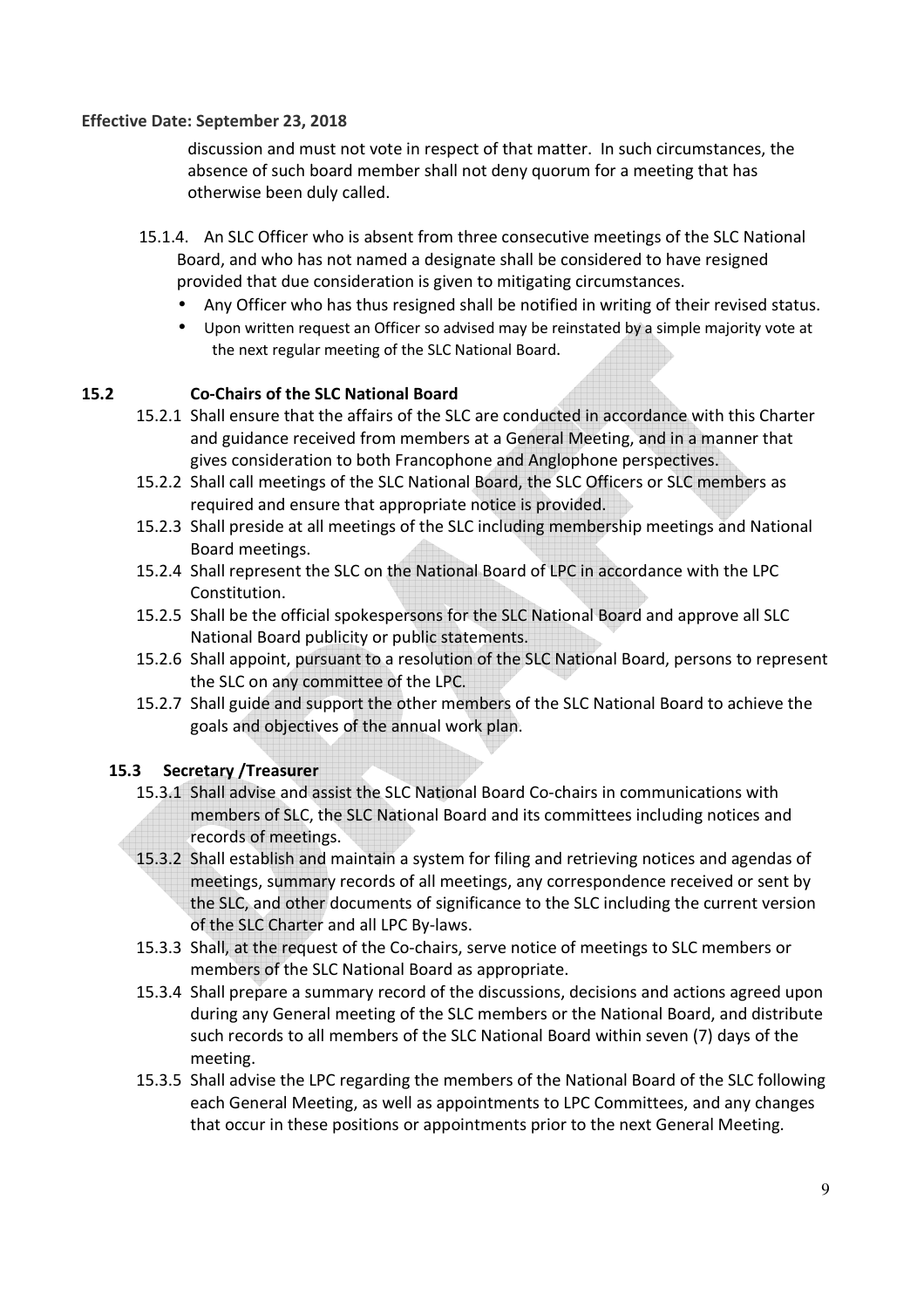- 15.3.6 Shall deposit a copy of the latest approved version of this SLC Charter and the summary record of each General Meeting with the LPC National Office.
- 15.3.7 Shall maintain, in concert with the LPC Commissions Coordinator and the Chief Agent, an appropriate record of financial transactions of the SLC, and report quarterly to the SLC National Board and to the membership at each General Meeting of the SLC.

## **15.4 Regional Directors**

- 15.4.1 Shall ensure SLC Sections are properly constituted and active within each province and territory within their region.
- 15.4.2 Shall guide and support the Chairs of the SLC Sections within their region to accomplish their goals and objectives.
- 15.4.3 Shall work with the Chairs of the SLC Sections within their region to encourage the formation of SLC Clubs within each province and territory.
- 15.4.4 Shall consider and approve requests for official recognition of Clubs within their region in accordance with Parts 1 and 2 in Appendix B of this Charter, and inform LPC and SLC accordingly.
- 15.4.5 Shall participate as (non-voting) ex-officio members of the SLC Section executive committees within their region.

### **15.5 SLC Policy Chair**

- 15.5.1 Shall chair the SLC Standing Policy Committee comprised of SLC Section Policy Chairs or designates.
- 15.5.2 Shall represent the SLC on the NPC.
- 15.5.3 Shall, in consultation with the Policy Committee, refine and implement a policy development process, consistent with the NPC Policy Development Guidelines and subject to approval by the SLC National Board. The process shall include identifying and prioritizing the policy interests of senior Registered Liberals throughout Canada in relation to issues of concern and developing, debating and prioritizing informed responses to these interests.
- 15.5.4 Shall submit SLC policy resolutions for consideration at LPC National Conventions consistent with the rules established for such National Conventions.
- 15.5.5 Shall maintain a record of all identified issues, working papers and policy resolutions developed by the SLC.

#### **15.6 SLC Communications Chair**

- 15.6.1 Shall chair the SLC Standing Communications Committee comprised of SLC Section Communication Chairs or designates.
- 15.6.2 Shall represent the SLC on a LPC communications committee as required.
- 15.6.3 Shall develop and implement communications strategies subject to approval by the SLC National Board, including but not limited to, strategies relating to the SLC's national website and Liberalist usage.
- 15.6.4 Shall report as required on communications activities of the SLC.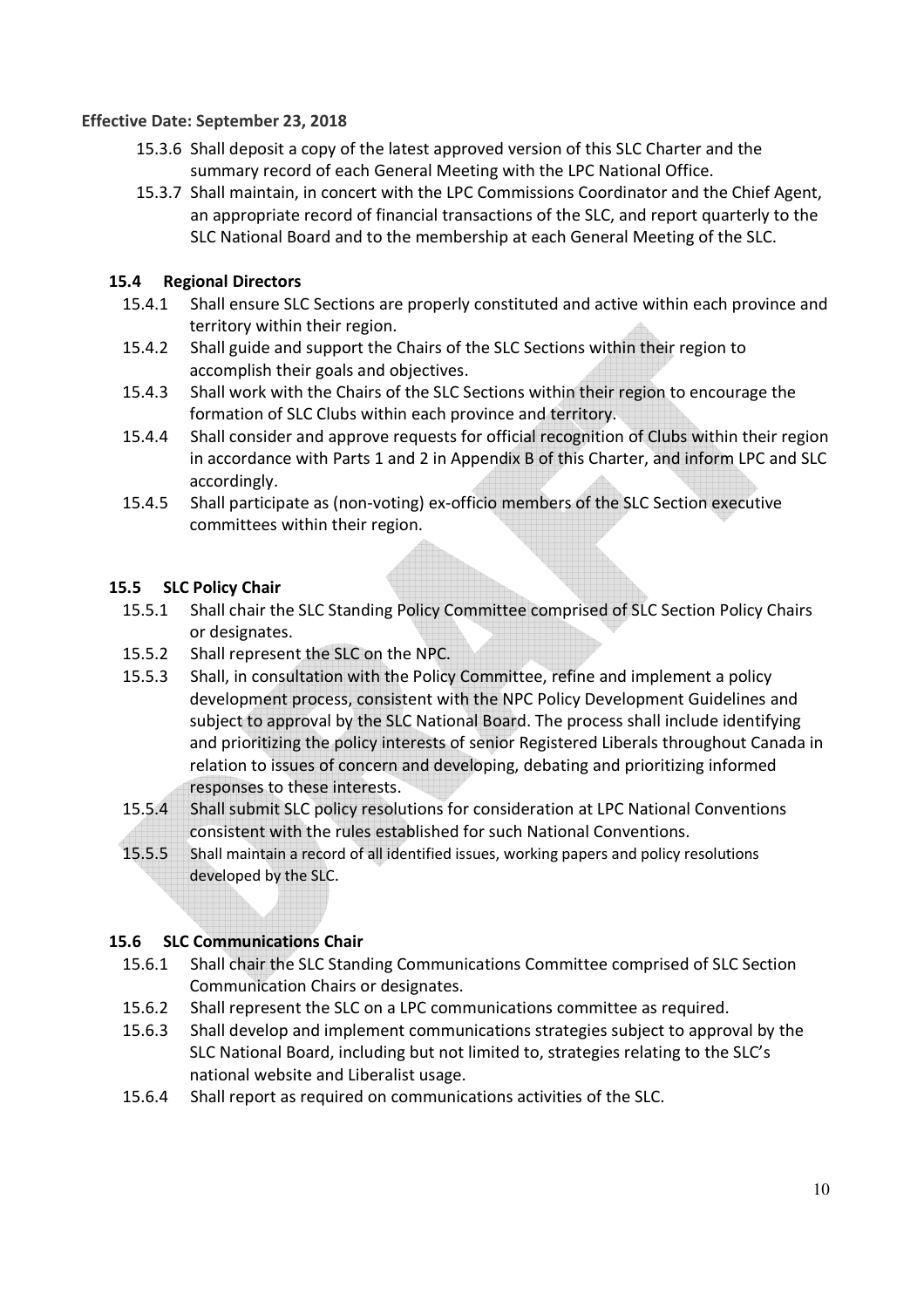#### **16 COMMITTEES of the SLC**

- 16.1 All SLC Committees shall be guided by a Terms of Reference approved by the SLC National Board.
- 16.2 The SLC shall have the following Standing Committees, each chaired by an SLC Officer: 16.2.1 Management Committee;
	- 16.2.2 Governance Committee;
	- 16.2.3 Policy Committee;
	- 16.2.4 Communications Committee;
	- 16.2.5 Nominations Committee;
	- 16.2.6 Appeals Committee.
- 16.3 Additional Standing Committees may be established by the SLC National Board.

#### **17 SLC PROVINCIAL OR TERRITORIAL SECTIONS**

- 17.1 In accordance with LPC By-law 1 (Commissions), the SLC may choose to establish and recognize one or more Sections to oversee the SLC's affairs in a Province, Territory or Region.
	- 17.1.1 A member of a Section Board must be a Registered Liberal and a member of the SLC. Among other requirements, this means that they shall have reached their 60th birthday.
- 17.2 A SLC Section, established in accordance with LPC By-law 1, is the principal representative of the SLC within its respective province, territory or region and is expected to develop close working relationships with its PTB and EDAs.
- 17.3 SLC Sections shall be responsible for developing, based on input from their members and consistent with requirements of the SLC policy process, an understanding of the political interests and needs of senior Registered Liberals and to provide regular updates to the SLC Policy Chair as to these interests.
- 17.4 SLC Sections shall encourage and assist SLC members to establish clubs at regional or riding levels in accordance with Section 19 and Appendix B of this Charter, and encourage these Clubs to hold no less than four meetings per calendar year.
- 17.5 SLC Sections shall establish contact with SLC Representatives on EDA Boards appointed as detailed in Appendix A of this Charter, and work with them to organize periodic regional meetings (or other mechanisms) at which members can share their views in relation to seniors' interests and needs, and determine what follow-up action is appropriate.
- 17.6 Each SLC Section shall provide support and counsel to the SLC National Board.
- 17.7 Each SLC Section shall have a governing document that is consistent with this Charter, LPC By-law 1 (Commissions) and LPC By-law 8 (PTBs) and includes – but is not limited to – the following elements:
	- 17.7.1 The principles set out in the preamble to this Charter defining its purposes and objectives in a manner consistent with Section 3, Section 6, and Clauses 18.1 to 18.4;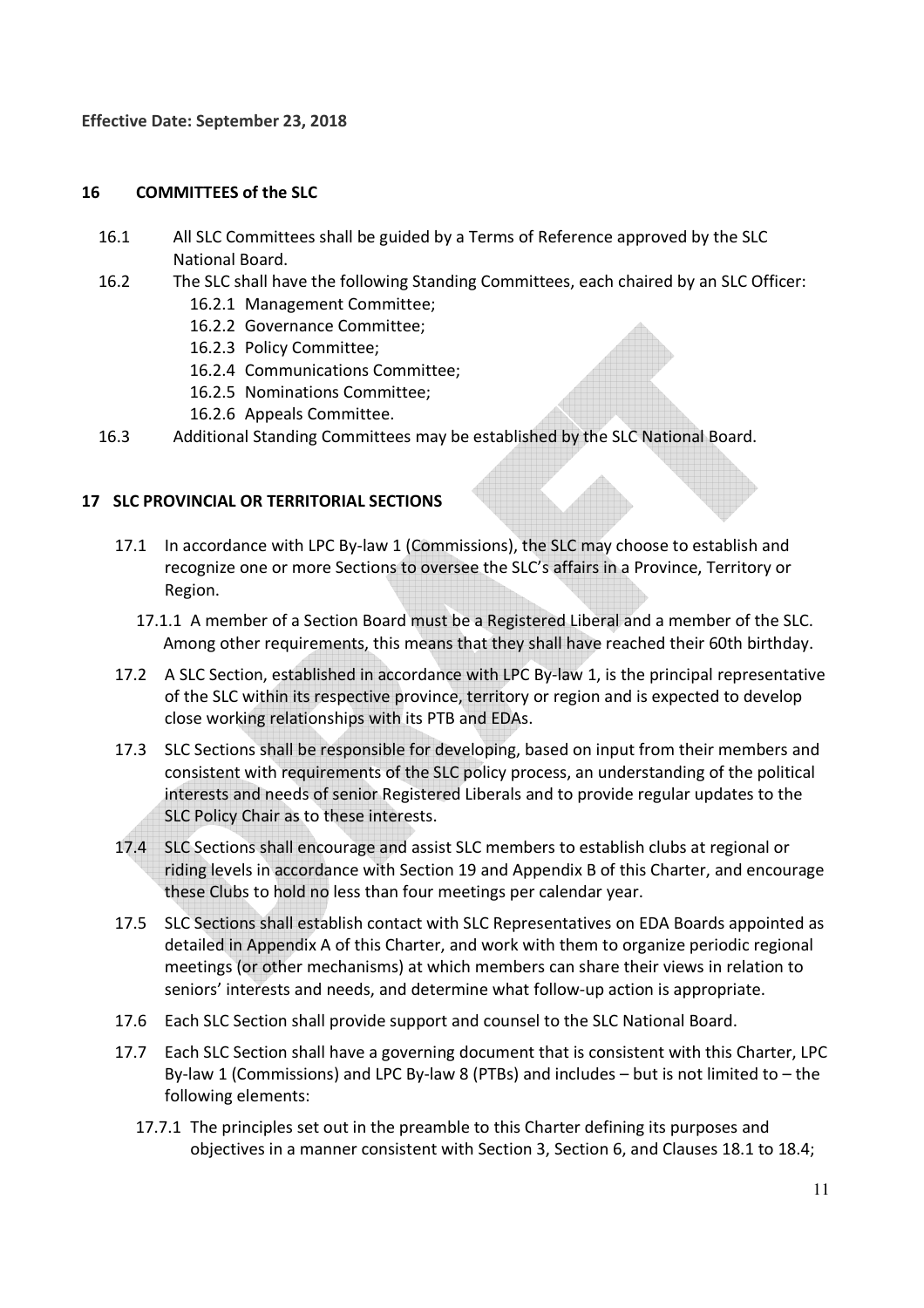- 17.7.2 A provision that any member of the SLC Section has the right to receive from the SLC Section, newsletters, information, and notices of general meetings and other activities arranged by the SLC Section, the right to attend, speak and vote at any general meeting of the SLC Section, and the right to hold office in the SLC Section;
- 17.7.3 In accordance with LPC By-law 6 Elections, a provision for the election of five (5) Officers of the SLC Section (Chair, Vice-chair, Secretary-Treasurer, Policy Chair and Communications Chair) and other voting and non-voting directors as the Section deems necessary;
- 17.7.4 A provision for the establishment and maintenance of financial records, records of meetings, and correspondence.

#### **18 SLC CLUBS**

- 18.1 SLC Sections shall endeavour to establish SLC Clubs in their respective provinces and territories, where practicable, as a critical interface at the regional or riding level, through which members can meet periodically to share fellowship, exchange views on interests, needs, and other SLC related matters. SLC Sections shall determine appropriate follow-up activity.
	- 18.1.1 A member of an SLC Club Board must be a Registered Liberal and a member of the SLC. Among other requirements, this means that they shall have reached their 60th birthday.
- 18.2 An SLC Club may be formed when at least seven (7) senior Registered Liberals of the SLC hold and attend a founding meeting, elect its officers and adopt a procedure manual consistent with the example provided in the SLC's Club Start-up kit.
- 18.3 To be recognized as an SLC Club by the SLC, the Club must have at least seven (7) senior Registered Liberals and make application for recognition in accordance with Parts 1 and 2 in Appendix B of this Charter.
- 18.4 SLC Clubs are expected to hold periodic meetings at which their members exchange views on seniors' interests and needs of local, regional, or national interest; discuss potential responses to these interests and needs; and develop working papers and policy resolutions for consideration within their provincial/territorial SLC Section guided by the SLC policy process.
- 18.5 An SLC Club may have associate members to promote the purpose and objectives of the SLC and participate in Club activities. However, such associate members will not be recognized as members of the SLC by the LPC, cannot be elected or appointed as members of any SLC (national, Section or Club) board, and are excluded from voting on all Club decisions.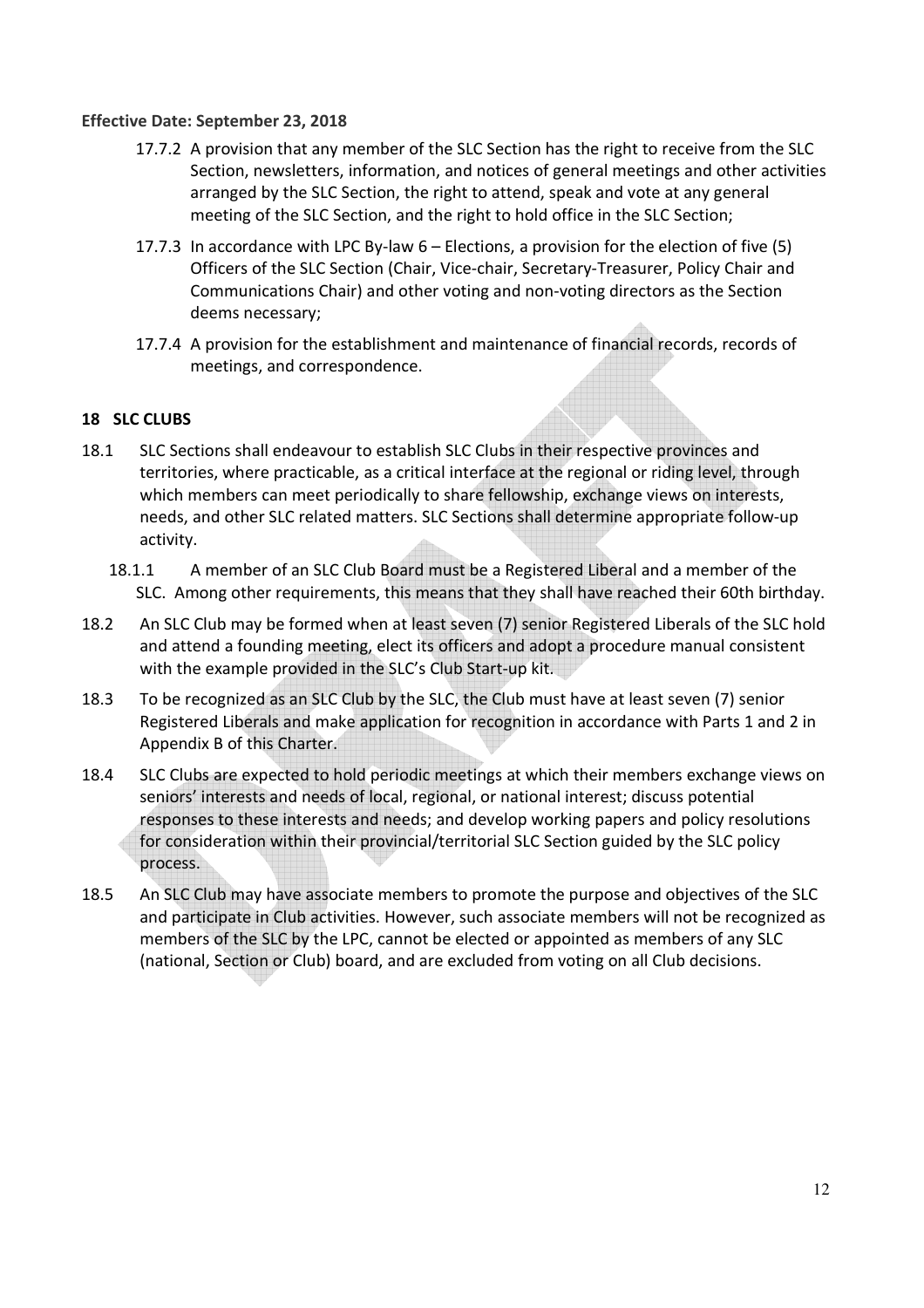## **19. CHARTER AMENDMENTS**

- 19.1 Subject to LPC By-law 1 Commissions, this SLC Charter may be amended in accordance with the following by a Special Resolution at a General Meeting, or at a Special General Meeting held between General Meetings, provided the following requirements are met:
	- 19.1.1 A copy of each proposed amendment is provided, in writing, to the SLC National Board Co-chairs at least 48 days prior to the General Meeting or Special General Meeting at which it is to be considered;
	- 19.1.2 Reference is made to consideration of the Special Resolution in the notice of the General Meeting distributed in accordance with Clause 8.1.1 or of the Special General Meeting distributed in accordance with Clause 8.2;
	- 19.1.3 A copy of the Special Resolution including each proposed amendment is posted on the SLC National Website at least 27 days prior to the General Meeting or Special General Meeting at which the proposal is to be considered; and,
	- 19.1.4 The resolution is passed by 60% of the members present at the General Meeting or Special General Meeting.
	- 19.1.5 Amendments to the SLC Charter may only be proposed by:
		- 19.1.5.1 The SLC National Board, or
		- 19.1.5.2 Any provincial/territorial SLC Section.
- 19.2 Any Charter amendment takes effect upon approval by the LPC National Board or any later date specified in the amendment.

## **20 APPEAL PROCEDURE**

The SLC Appeals Committee shall hear all disputes arising from this Charter. Any member of the SLC wishing to appeal a decision or action made by the SLC National Board may begin the process by requesting a copy of the Appeal Procedure from the SLC Co-chairs in writing.

## **21 RECORDS**

- 21.1 SLC National Board, SLC Section and Club Board Officers shall maintain and archive records of all meetings, guides, policies, work plans and governing documents for their respective Boards and committees in a safe, secure and confidential manner.
- 21.2 At the end of their term, Officers shall make arrangements to pass on the records and files appropriate to their position to the incoming Officers.

## **22 RULES of ORDER**

22.1 Meetings of the SLC and the SLC National Board shall be conducted in accordance with the current edition of Robert's Rules of Order.

#### **23 INTERPRETATION**

- 23.1 Interpretation of this SLC Charter is the responsibility of:
	- 23.1.1 The members of the SLC present at a General Meeting, subject to reference to the SLC National Board in the event that members are unable to reach agreement; or,
	- 23.1.2 The SLC National Board between General Meetings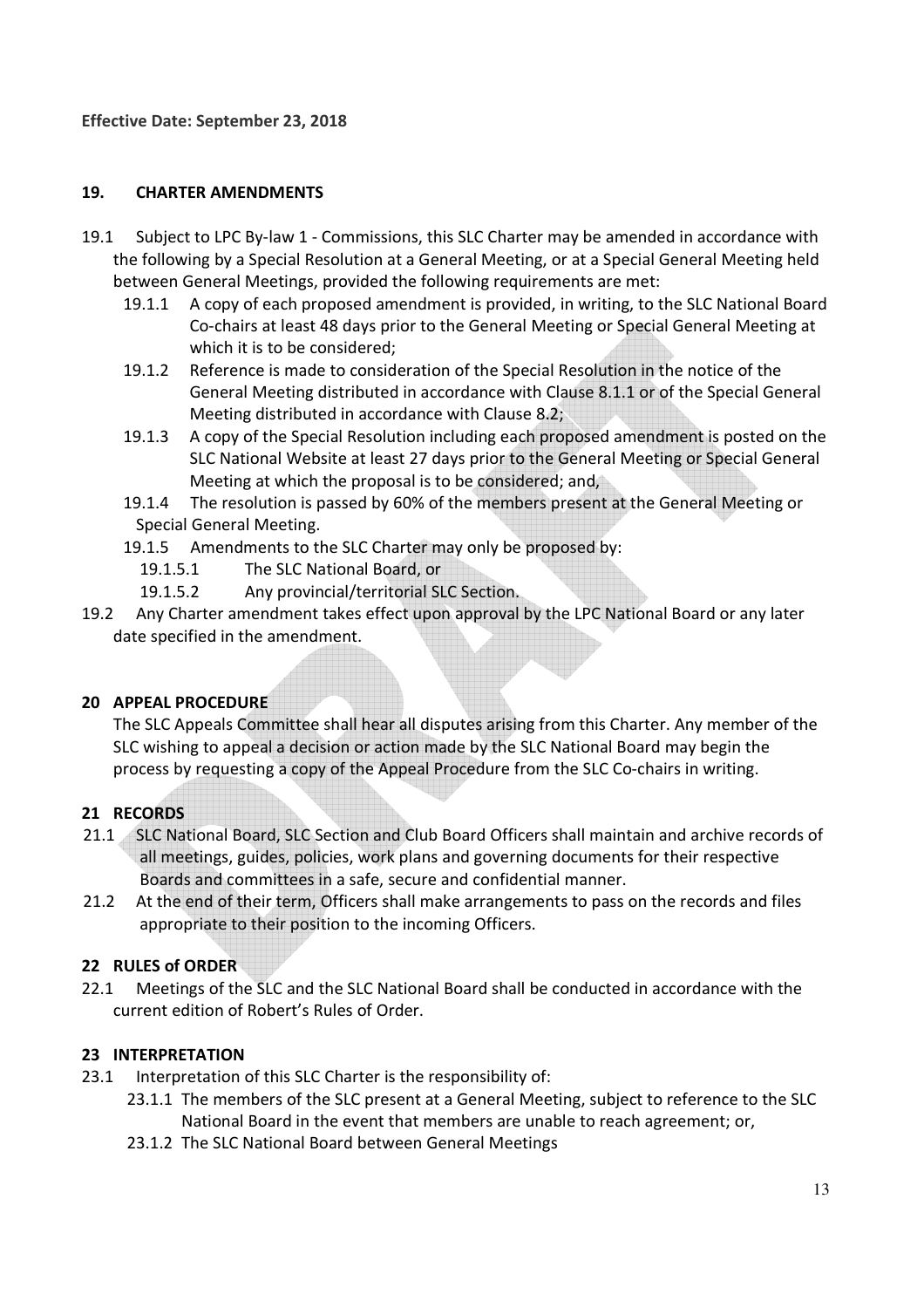- 23.2 Any interpretation of this SLC Charter or decisions arising from this Charter by the SLC members or the SLC National Board must be consistent with the following principles:
	- 23.2.1 A reasonable interpretation in a manner that is consistent with the LPC Constitution and applicable Party By-laws, and the Purpose and Objectives of this SLC Charter;
	- 23.2.2 Provision of a liberal construction to the provisions of this SLC Charter in a manner that is consistent with the Canadian Charter of Rights and Freedoms and the Canada Elections Act, and is in the best interests of the LPC and its traditions;
	- 23.2.3 Words importing the singular include the plural and vice versa;
	- 23.2.4 Words implying the male gender include the female gender and vice versa;
	- 23.2.5 The power to appoint includes the power to replace;
	- 23.2.6 Wherever any period between two events is expressed as a number of days, the days on which the first and second event occur are not to be counted.

## **24 OFFICIAL LANGUAGES – MEETINGS and DOCUMENTATION**

- 24.1 National General Meetings shall be conducted in both official languages with all meetingrelated materials made available in both official languages before, during and after each such meeting.
- 24.2 National Board Meetings shall be conducted in a manner respecting the official language requirements of all members with any document requiring a decision by vote of the Board made available in both official languages.

### 24.3 **Documentation:**

- 24.3.1 This Charter, national governance and guide documents, national brochures and the SLC website shall be published in both official languages.
- 24.3.2 National Board meeting minutes shall be made available in both official languages.
- 24.3.3 Content in all documents and other communication materials shall have the same meaning, force and effect in both official languages.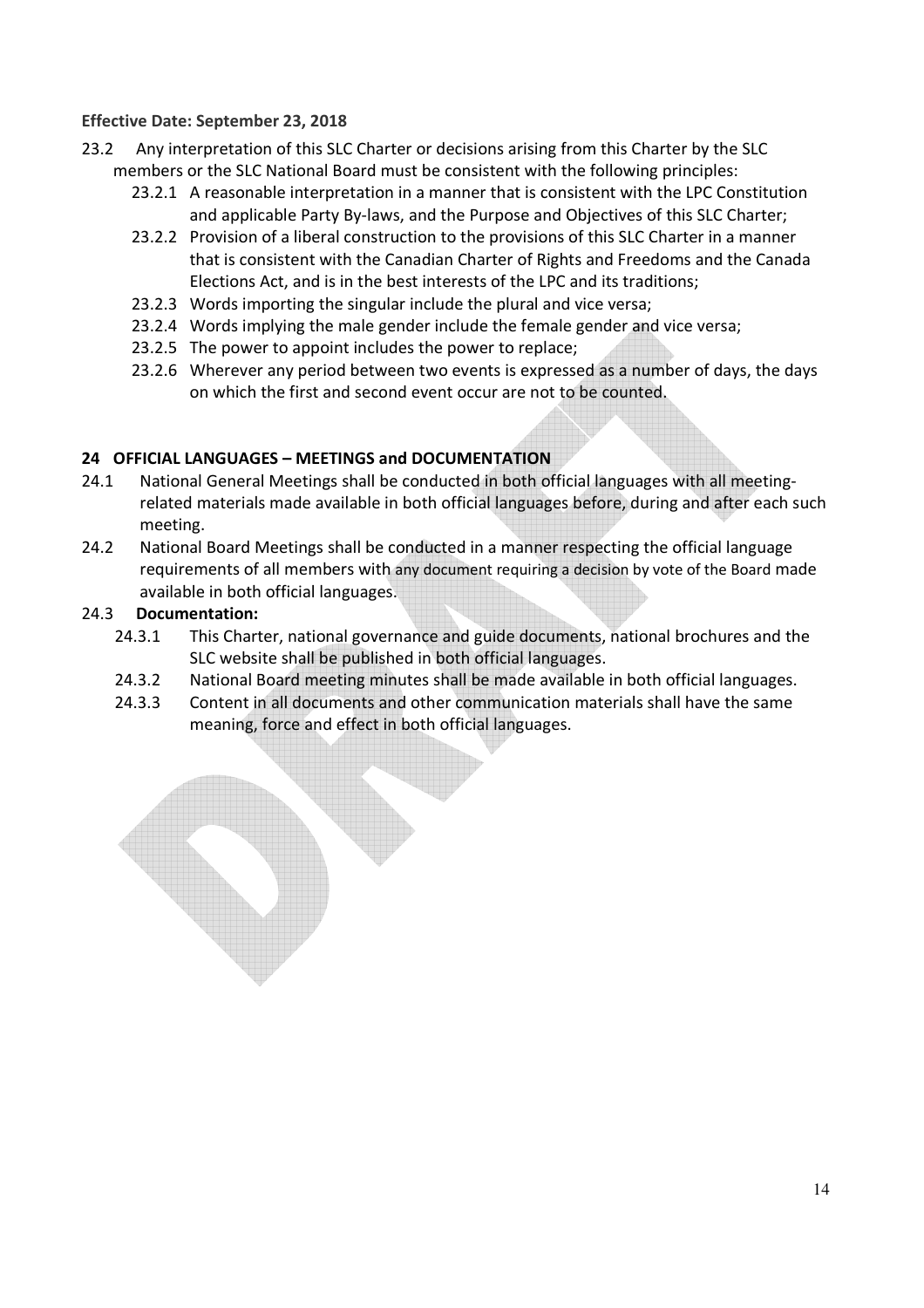# **Appendix A**

## **SLC Representatives**

In accordance with LPC By-law 2 (Electoral District Associations), an EDA's Board of Directors shall include, as voting members, a representative of each commission recognized in LPC By-law 1 (Commissions).

## **SLC Representative Appointment**

- 1.1 An EDA SLC Representative shall be appointed by the SLC Section in consultation with the EDA.
- 1.2 The SLC Section Executive, by a simple majority vote, may rescind the appointment of an EDA SLC Representative following consultation with the EDA and consideration of the justification for such action.
- 1.3 The responsibilities of SLC EDA Representative include the following:
	- Attend and participate in Executive meetings of the EDA;
	- Connect with other EDA SLC Representatives in the other EDAs;
	- Participate in Regional and Provincial conference calls as required;
	- Maintain communication between the SLC Section and the EDA;
	- When and where possible, attend the SLC General Meeting at the LPC National Convention;
	- Participate in Liberal riding events and other senior events in the community;
	- Assist in developing policy on seniors' issues with the SLC Section and the LPC;
	- Connect and get to know seniors who are Registered Liberals in the EDA as well as seniors who live in the electoral district who are not members of the Party;
	- Assist with the formation of one or more SLC Club(s) in the EDA.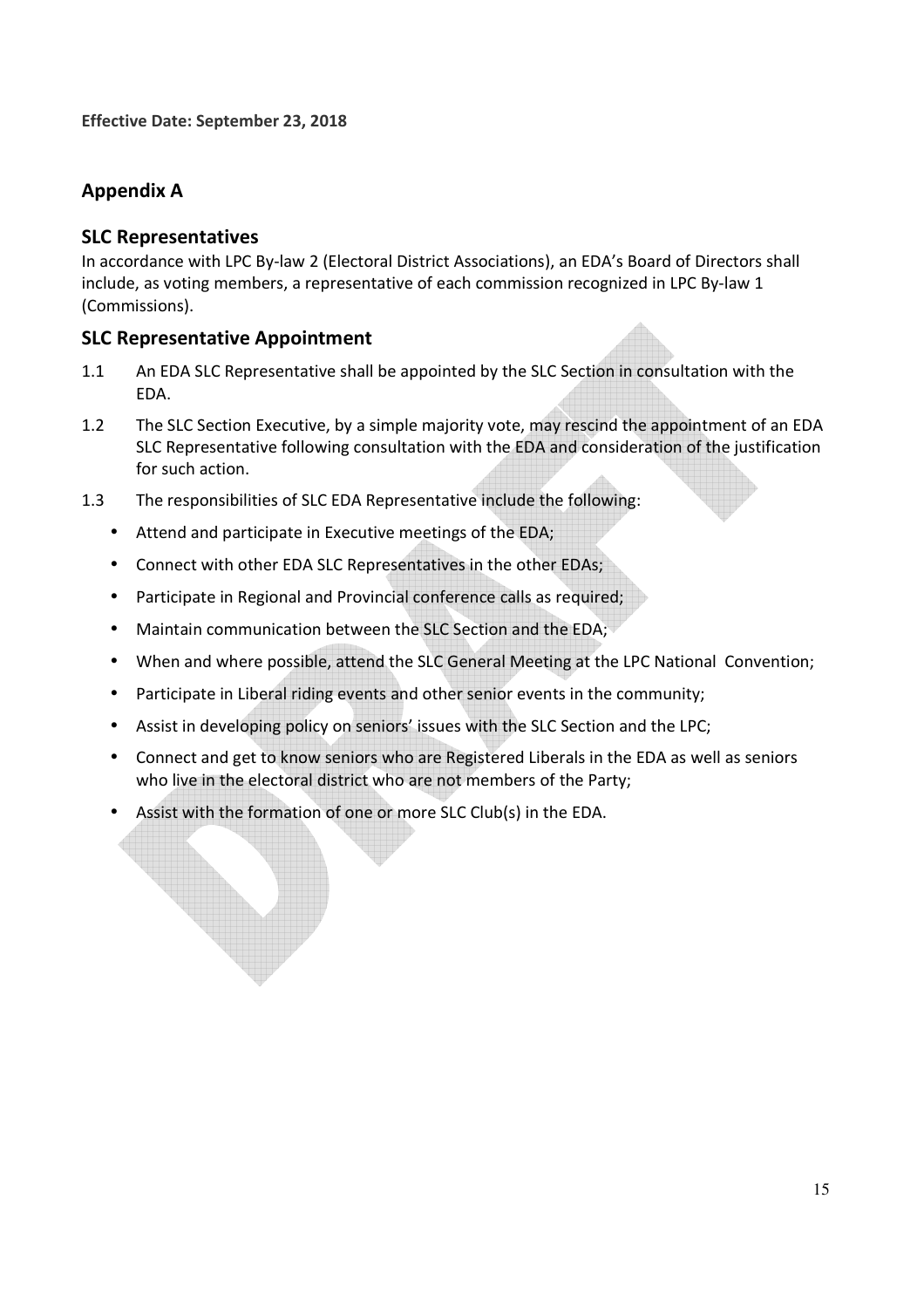# **Appendix B**

# **SLC Club Requirements**

The term 'Club' is used throughout this Charter in order to maintain compliance with LPC's Constitution and By-laws. This Appendix details the requirements and associated procedures for an SLC Club (council or association) to be formally recognized by the SLC along with suggested best practices for club operation.

Before an SLC Club can apply for recognition by the SLC in accordance with Part 2 below, it must be first established as an SLC Club in accordance with Part 1 below.

# **1. Establishing an SLC Club**

An SLC Club must be declared as formally established by the appropriate SLC Regional Director. To qualify for recognition the Club must:

- 1.1 Have held a founding meeting with at least seven (7) senior Registered Liberals who are 60 years of age or older in attendance, selected its officers and adopted a Club Procedure Manual consistent with the example provided in the SLC Club Start-up Kit.
- 1.2 Provide a letter to the Chair of the SLC Section for the province or territory in which the Club is being established along with:
	- 1.2.1 Minutes of the founding meeting indicating the date and place of the meeting;
	- 1.2.2 A copy of the Club's temporary Procedure Manual;
	- 1.2.3 The Club membership registry including the names, telephone numbers, mailing and email addresses for Club members - including the executive members - attending the founding meeting.
- 1.3 If the application is deemed in order, the SLC Regional Director will advise the Chair of the SLC Section reviewing the application that the SLC Club has been established.
- 1.4 If they agree, the SLC Regional Director will send a letter acknowledging the Club has been formally recognized to the Club Chair with copies to relevant EDA Chair(s), the SLC Section Chair, the LPC Commissions Coordinator, the PTB Chair and the SLC National Co-chairs.

# **2. Maintaining SLC Club Recognition**

- 2.1 Each SLC Section will maintain an archive of founding documents, updated membership registries, regular and general meeting minutes for all recognized SLC Clubs within its province or territory. The SLC Regional Director will contact each SLC Club Chair on an annual basis to confirm the Club's status, preferably on or shortly after the anniversary date of the Club's founding meeting, collect and provide the necessary documentation for ongoing recognition to the SLC Section Chair. Necessary documentation will include:
	- 2.1.1 An updated Club membership registry confirming the Club has at least seven (7) Registered Liberals who are 60 years of age or older, including executive members;